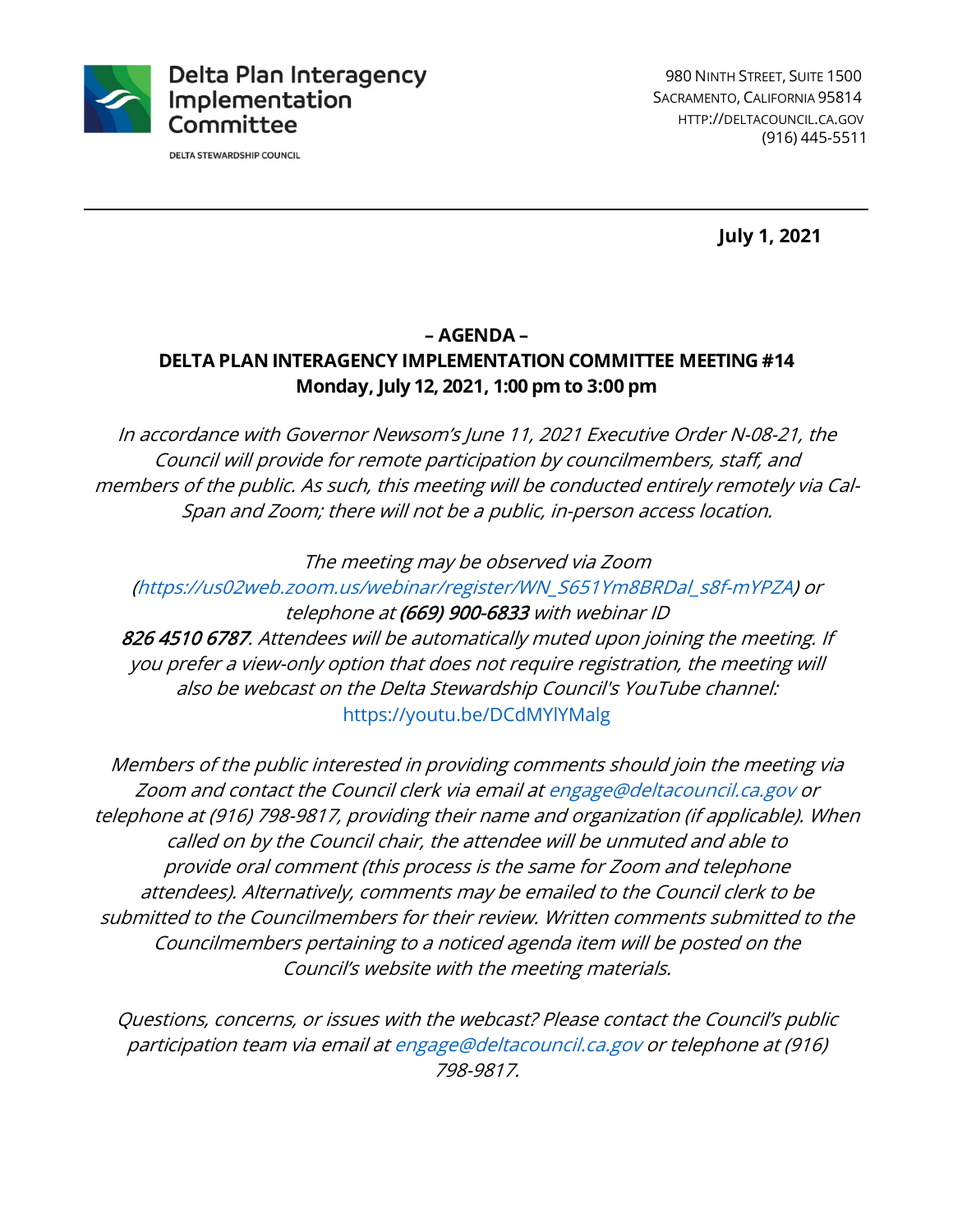#### **Webcast:**

The meeting will be webcast on the Council's YouTube page: https://youtu.be/DCdMYlYMalg

## **Direct Link to Meeting:**

You can join the meeting directly as an Attendee at:

https://us02web.zoom.us/webinar/register/WN\_S651Ym8BRDal\_s8f-mYPZA

## **Phone Number:**

Please call: **(669) 900-6833**

Webinar ID: **826 4510 6787**

The agenda items may be considered in a different order pursuant to the determination of the chair. At the discretion of the chair, all items appearing on this agenda, whether or not expressly listed for action, may be deliberated upon and may be subject to action.

### **1. Welcome and Introductions**

Committee members will have the opportunity to share relevant updates with other DPIIC members and to comment on the summary of the March 15, 2021 DPIIC meeting.

**2. Ecosystem-based Management during Drought:** Moderated by California Department of Fish and Wildlife (CDFW) Director Chuck Bonham, this panel will explore lessons learned from past droughts, current challenges, and the need to rethink how we manage resources in the Delta watershed for more resilience during multi-year droughts.

## **Panelists:**

- Chad Dibble, Deputy Director, Ecosystem Conservation Division, CDFW
- Cathy Marcinkevege, Assistant Regional Administrator, National Oceanic and Atmospheric Administration
- Michael George, Delta Watermaster
- Rosemary Hartman, Program Manager, Department of Water Resources

Committee Discussion: Drought or critically dry years are likely the new normal. What can decision-makers, managers, and scientists do differently to better manage the Delta ecosystem during drought?